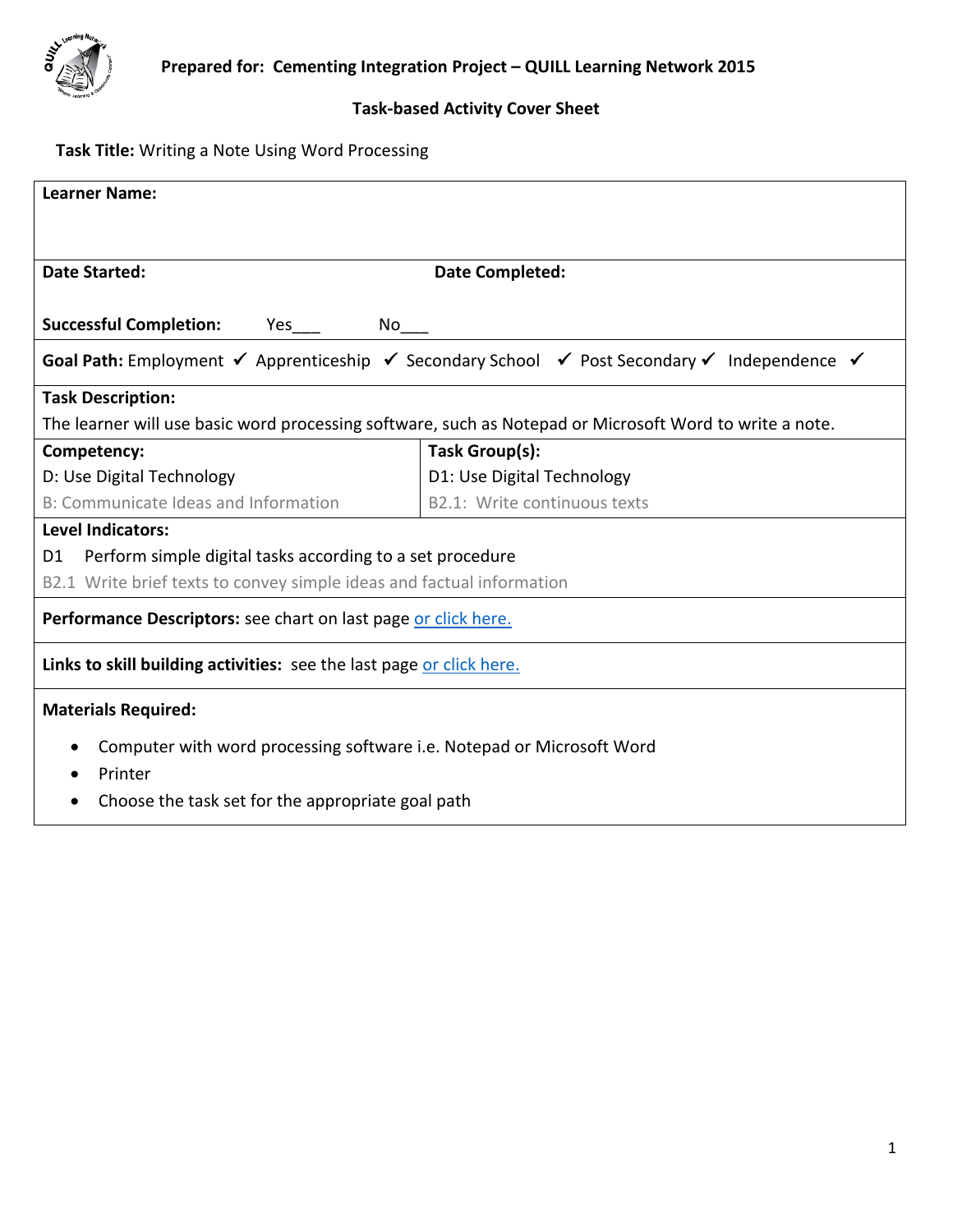

#### **ESKARGO**

- Follows apparent steps to complete tasks
- Interprets brief text and icons
- Opens and closes Microsoft Word
- Operates a mouse; i.e., click (left button), drag, double click, right click (for the context menu)
- Locates, understands and begins to use common keys and icons (e.g., return/enter, backspace, space, shift, tab, arrows, caps lock, delete, end, home, etc.)
- Uses mouse to select and deselect text
- Opens new documents; closes documents
- Uses basic word processing for B2.1 tasks that require computer use

#### **Attitudes:**

Practitioner,

We encourage you to talk with the learner about attitudes required to complete this task set. The context of the task has to be considered when identifying attitudes. With your learner, please check one of the following:

□ Attitude is not important □ Attitude is somewhat important □ Attitude is very important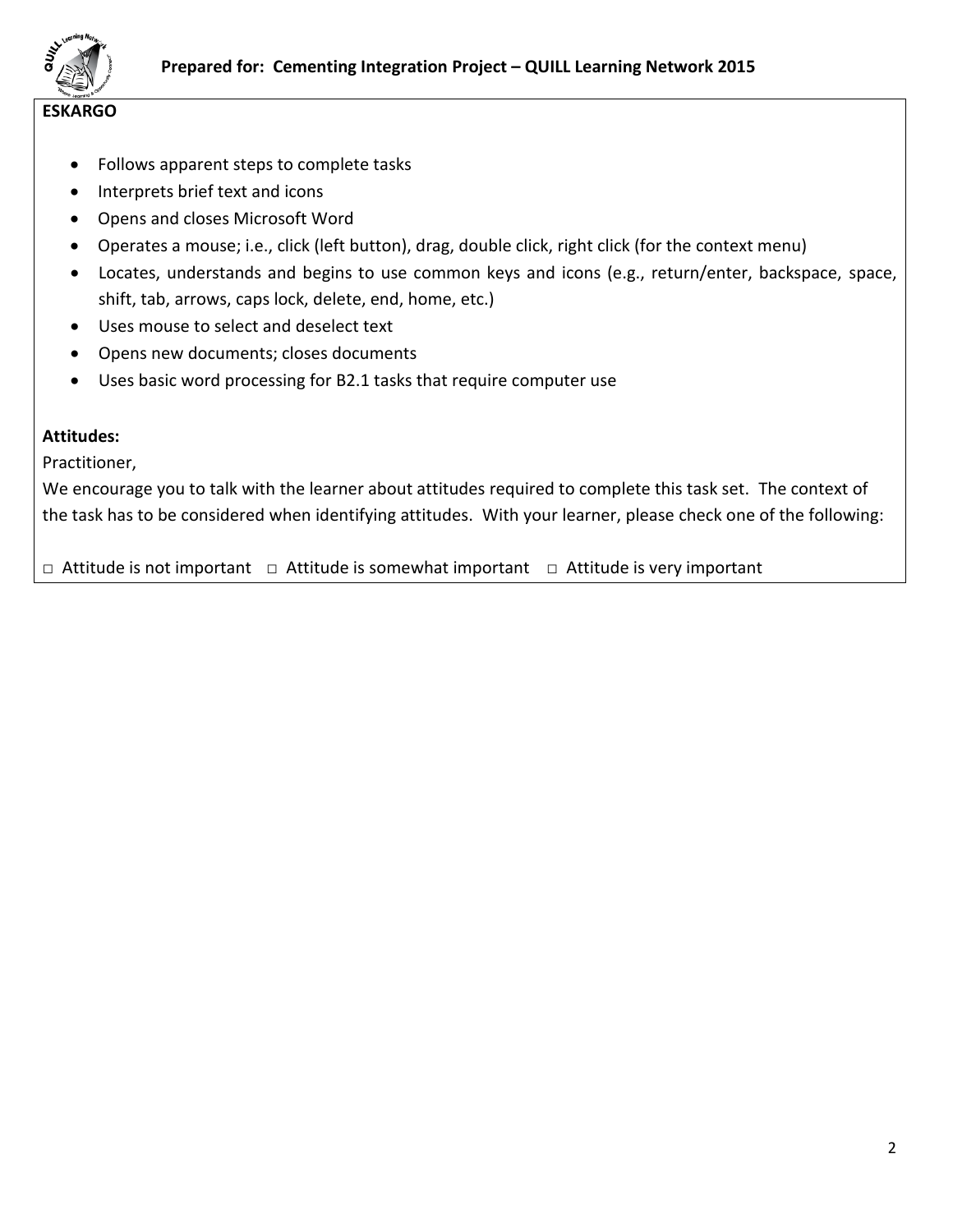

## **Prepared for: Cementing Integration Project – QUILL Learning Network 2015**

**Task Title:** Writing a Note Using Word Processing

# **Employment and Apprenticeship**

Workers sometimes have to write quick notes to co-workers and supervisors. They can use computer word processing software to make copies for everyone.

## **Learner Information and Tasks:**

## **Employment or Apprenticeship**

A first aid meeting will be held on Tuesday, May 15th at 2:30 pm in the Board Room.

**Task 1:** Write a note on the computer telling other coworkers in which room the first aid meeting will be held.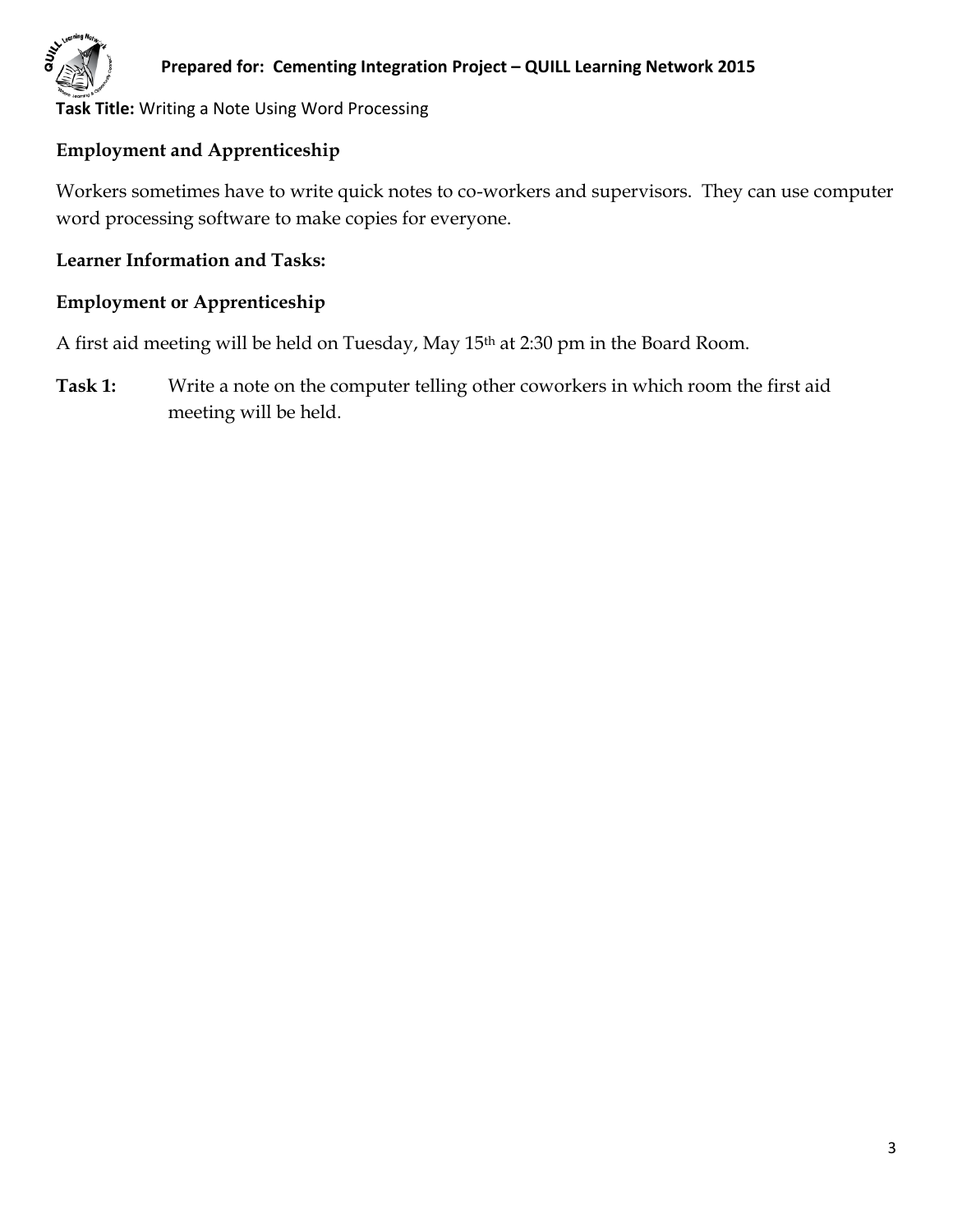

# **Secondary School or Post Secondary**

You need a 1 week extension on your biology project for Mr. Tomlin because you were in a car accident.

**Task 1:** Write a note on the computer to request an extension to a project deadline.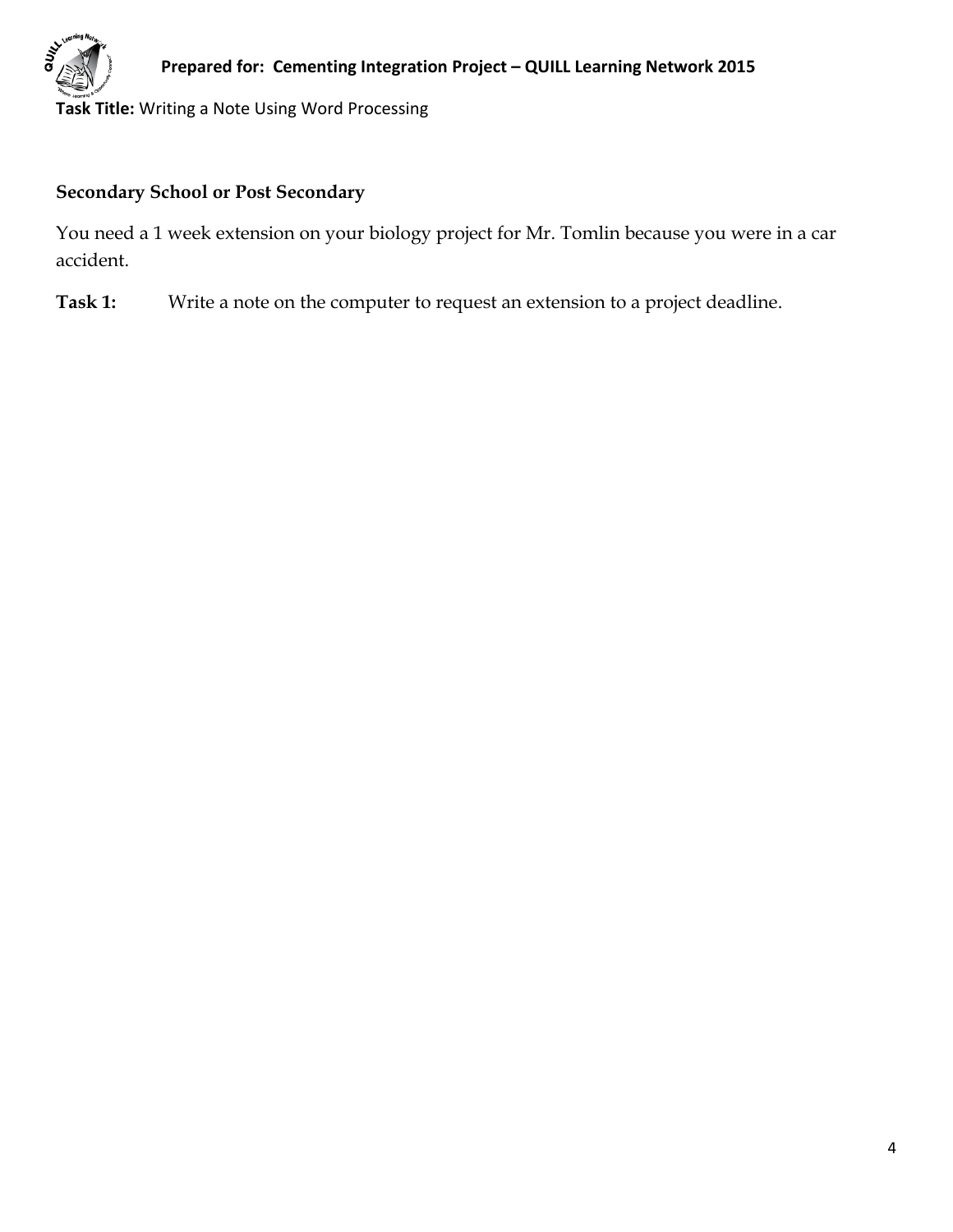

# **Independence**

You can drive your friend Maria to the movies on Thursday the 12<sup>th</sup> at 7:00 pm. You will pick her up at her home.

**Task 1:** Write a note on the computer letting your friend know you will be able to drive them to the movies.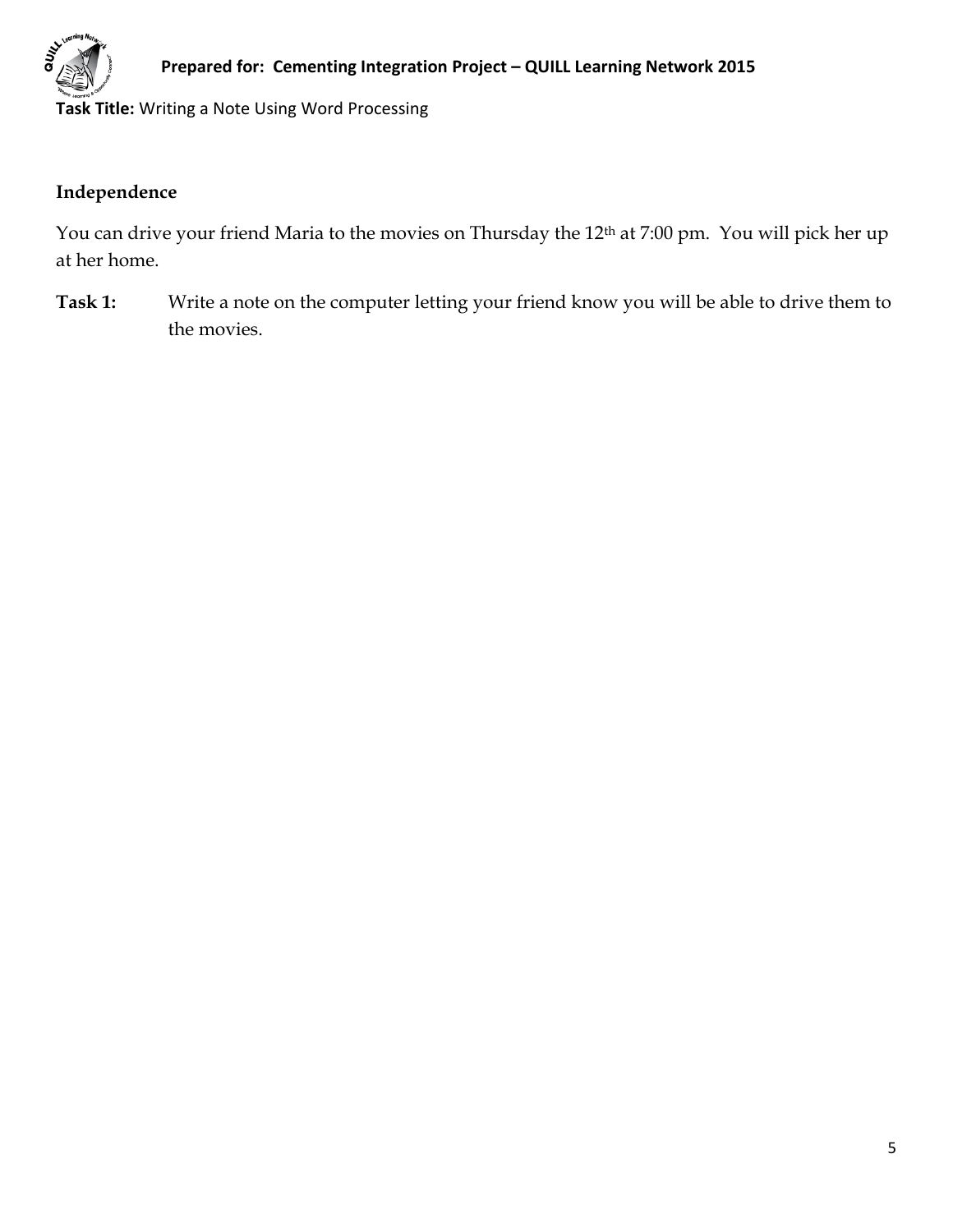

Answer Key:

Answers will vary and it is not about the content of the note unless you also want to focus on the B2 competency as well. The focus is being able to write a note on the computer.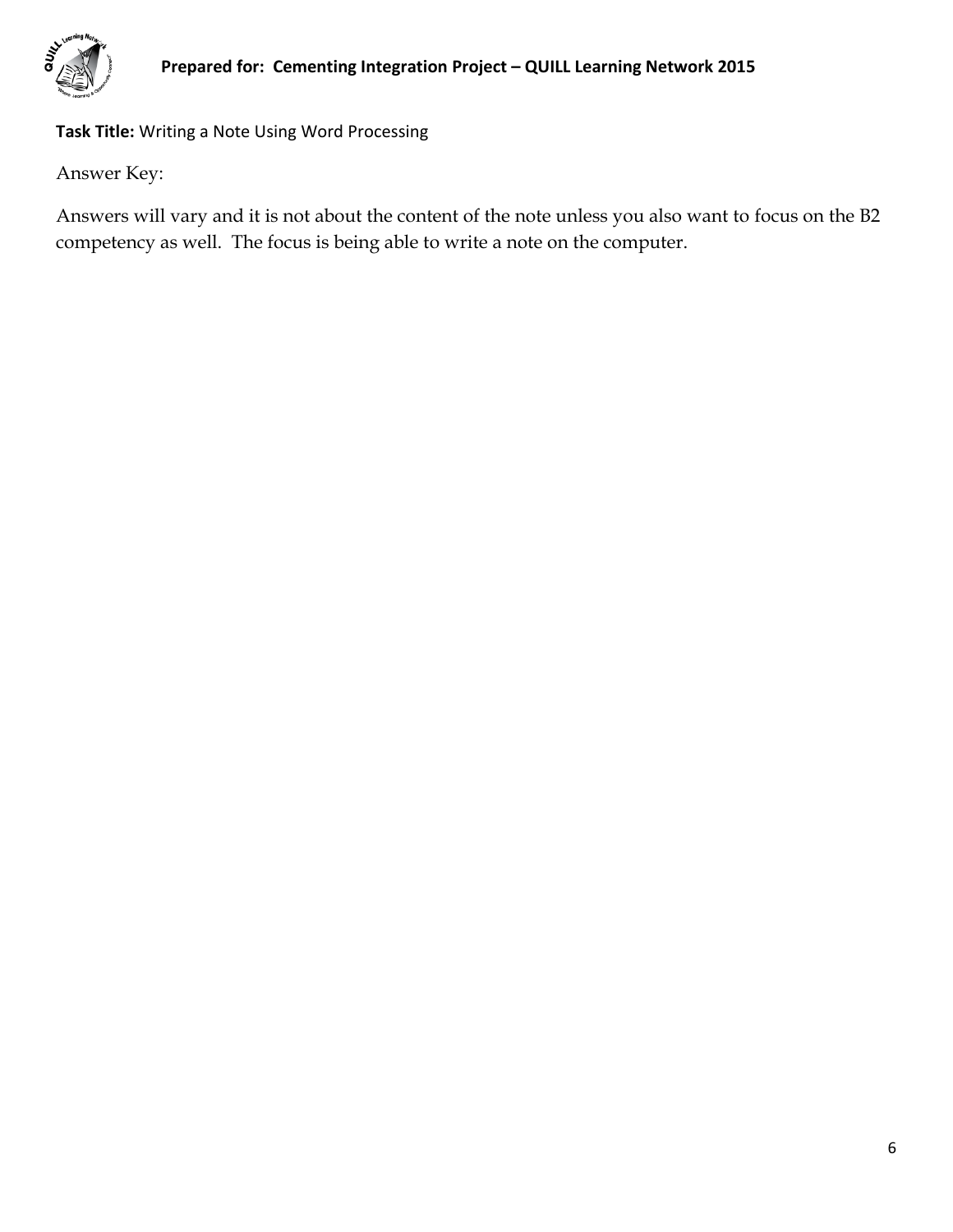

<span id="page-6-0"></span>

| <b>Performance Descriptors</b> |                                                                                     | Needs Work | with support from<br>Completes task<br>practitioner | Completes task<br>independently |
|--------------------------------|-------------------------------------------------------------------------------------|------------|-----------------------------------------------------|---------------------------------|
| D <sub>1</sub>                 | follows simple prompts<br>$\bullet$                                                 |            |                                                     |                                 |
|                                | interprets brief text and icons<br>$\bullet$                                        |            |                                                     |                                 |
|                                | follows apparent steps to complete tasks<br>$\bullet$                               |            |                                                     |                                 |
| B2.1                           | writes simple texts to request, remind or inform<br>$\bullet$                       |            |                                                     |                                 |
|                                | conveys simple ideas and factual information<br>$\bullet$                           |            |                                                     |                                 |
|                                | uses sentence structure, upper and lower case and basic<br>$\bullet$<br>punctuation |            |                                                     |                                 |
|                                | uses highly familiar vocabulary<br>$\bullet$                                        |            |                                                     |                                 |

**\_\_\_\_\_\_\_\_\_\_\_\_\_\_\_\_\_\_\_\_\_\_\_\_\_\_\_\_ \_\_\_\_\_\_\_\_\_\_\_\_\_\_\_\_\_\_\_\_\_\_\_\_\_**

# This task: was successfully completed\_\_\_ needs to be tried again\_\_\_

**Learner Comments**

**Instructor (print) Learner Signature**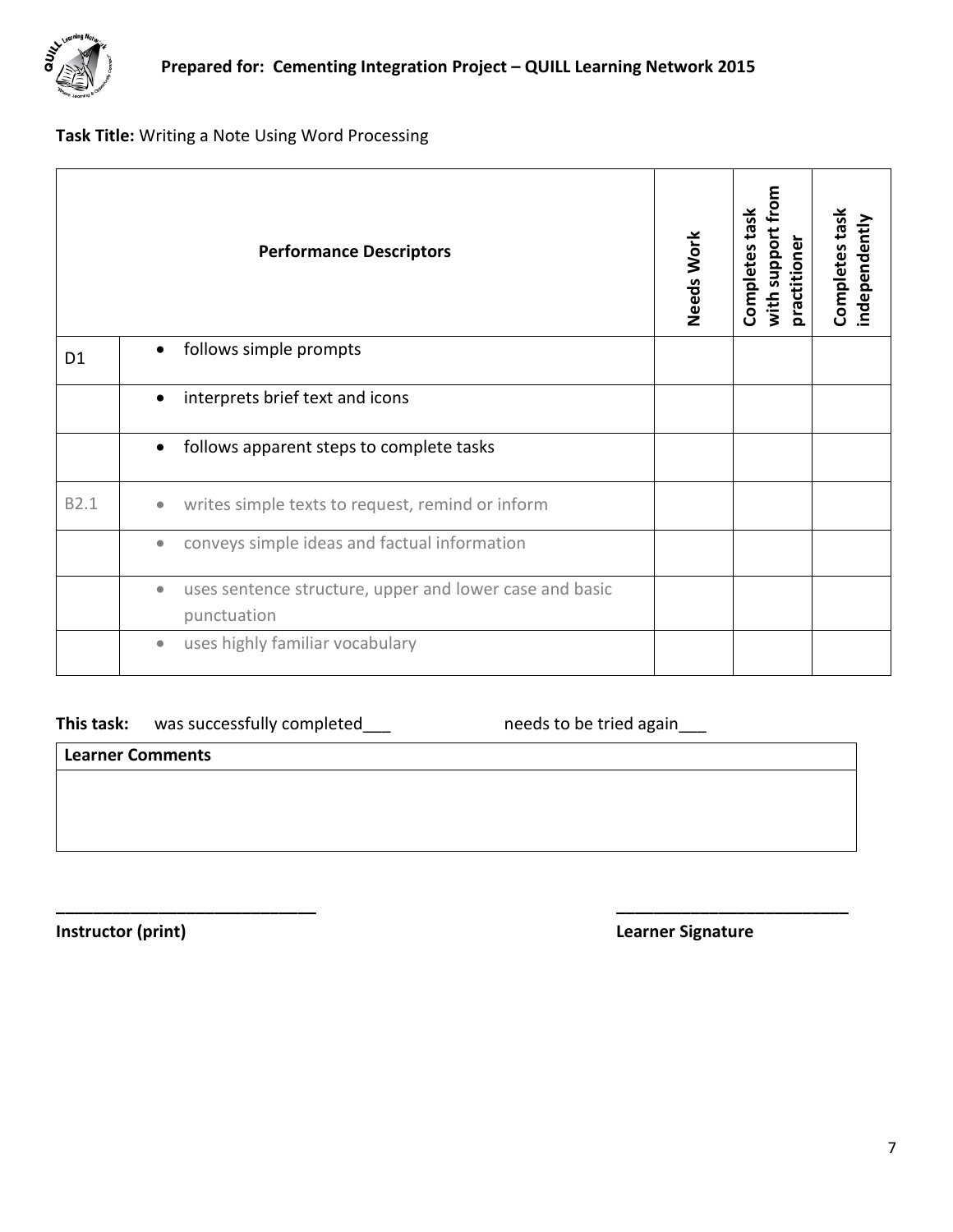

#### **Skill Building Activities**

## **Links to Online Resources:**

## **GCF LearnFree**

-Understanding the cloud and how to create an account to use Google Docs <http://www.gcflearnfree.org/usingthecloud/googledocuments> -Online Word classes <http://classes.gcflearnfree.org/> -Grammar and punctuation lessons http://www.gcflearnfree.org/grammar

#### **Microsoft Digital Literacy**

This short course introduces you to the fundamentals of computing, explains the components of a computer, explores operating system basics, and shows you how to use a mouse and a keyboard. The course also explains how computers can be used in different aspects of everyday life. <http://www.microsoft.com/about/corporatecitizenship/dl/courses/2695DE/onlinelauncher.htm>

- This course explores the most common productivity software applications used in business, in education, and at home. In this course, you will learn the features of various productivity programs such as word processing software, spreadsheets, presentation software, and databases. You will also learn how to select the right software to cater to your needs.

[http://www.microsoft.com/about/corporatecitizenship/citizenship/giving/programs/up/digitalliteracy/courses/](http://www.microsoft.com/about/corporatecitizenship/citizenship/giving/programs/up/digitalliteracy/courses/2697DE/onlineLauncher.htm) [2697DE/onlineLauncher.htm](http://www.microsoft.com/about/corporatecitizenship/citizenship/giving/programs/up/digitalliteracy/courses/2697DE/onlineLauncher.htm)

#### **My web my way**

-How to guides for learners with accessibility needs. <http://www.bbc.co.uk/accessibility/>

- **BBC Skillwise** (Videos to engage visual learners.)
	- Information on why learning to type is important. <http://www.bbc.co.uk/skillswise/topic/typing>
- Information on writing a letter.
- <http://www.bbc.co.uk/skillswise/topic/writing-a-letter>

- Information on why proof reading and editing is important. <http://www.bbc.co.uk/skillswise/topic/editing-and-proofreading>

## **CTDLC.org E-learning resources**

**-** Web based course on basic computer skills such as using the mouse, keyboard, opening and closing software applications and files.

- <http://www.ctdlc.org/remediation/indexComputer.html>

## **Literacytools – "Writing Notes"**

– learn how to write instructions in a brief note or message; by learning to write notes, the learner can also develop skills for reading notes

- <http://www.literacytools.ie/pages/actions/viewPdfFile.cfm?pId=177>